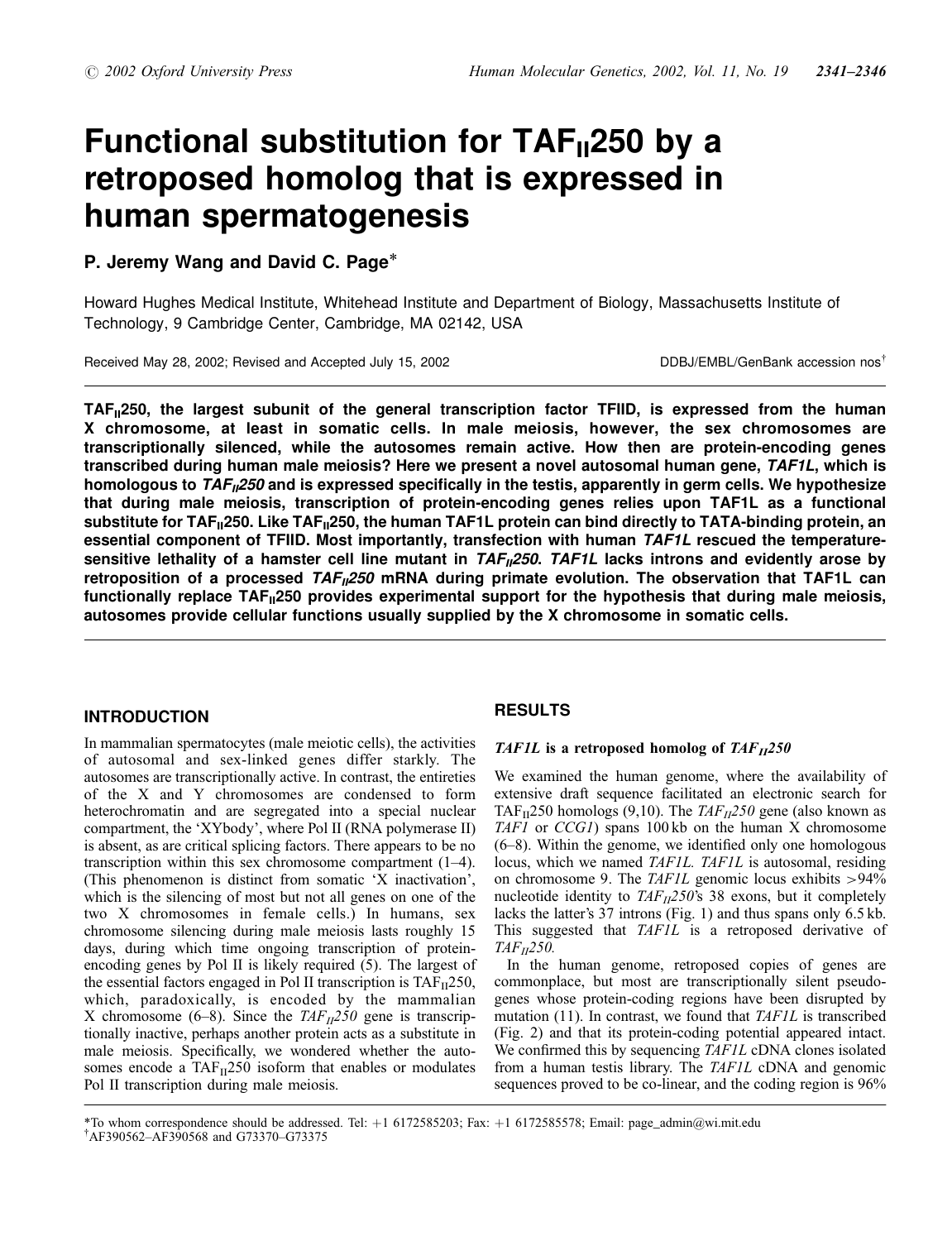

Figure 1. Comparison of exon/intron structures of human  $TAF_{II}250$  and  $TAF_{II}$  genes. Exons 1 and 38 in  $TAF_{II}250$  are labeled; there appear to be no introns in TAF1L. Coding regions are shown in black. Introns are not drawn to scale. Percentage identities in coding and 3' untranslated regions (UTR) for both nucleotide and (where applicable) predicted amino acid sequences are indicated; na, not applicable.  $5'-UTR$  display 91% nucleotide identity. In comparison with  $TAF_{II}250$ , the TAF1L coding region displays two small deletions (3 bp each) and three insertions. The first two insertions add 29 residues to the predicted TAF1L protein but do not shift the reading frame. The third insertion (10 bp), near the 3' end, shifts the reading frame and thus the position of the termination codon, TGA, as shown. Note that we extended the published  $TAF_{II}250$  cDNA sequence (8) to include the 3'-UTR and AATAAA polyadenylation signal by electronically assembling overlapping expressed sequence tags (GenBank accession nos AU123960, AW959904, W05157 and W55984).

identical to that found in long  $TAF_{II}250$  transcripts (Fig. 1). [Alternative splice acceptor sites in exon 5 of  $TAF_{II}250$  yield two distinct transcripts, one being 63 nucleotides longer than the other (6).] We concluded that TAF1L was created by reverse transcription and subsequent autosomal integration of a properly spliced  $TAF_{II}250$  transcript. The result is a singleexon gene that encodes an 1826-residue protein with 95% amino acid identity to human  $TAF_{II}250$  (Fig. 1). Interestingly, there is no apparent remnant of a poly $(A)$  tail in the TAF1L gene, as is observed in many but not all retroposons.

## TAF1L displays testis-specific expression

If TAF1L assumes the role of  $TAF_{II}250$  in human spermatocytes, TAF1L should be transcribed in testes. Indeed, this is the only human organ in which we have detected TAF1L expression (Fig. 2A). More specifically, our model predicts that TAF1L should be expressed in testicular germ cells. Our data suggest that TAF1L expression may be restricted to such cells: TAF1L is transcribed in normal testis but not in testis lacking germ cells (Fig. 2B). (Alternatively, it is formally possible that TAF1L is expressed in the somatic protein of the testis in a germ-cell-dependent manner.) By contrast, the X-linked  $TAF_{II}250$  gene is expressed widely in human somatic tissues, including germ-cell-deficient testis (Fig. 2.).

Ideally, we would test our assumption that the X-linked  $TAF_{II}250$  gene is transcriptionally silenced in male meiotic cells by RNA in situ hybridization on human testis sections. Unfortunately, this experiment is not feasible because of the high nucleotide sequence identity between  $TAF_{II}250$  and TAF1L (96% in the coding region and 94% in the  $3'$ -UTR; Fig. 1). RNA probes of sufficient length to detect these modestabundance transcripts would likely lack the ability to discriminate between the two genes' transcripts.

## TAF1L interacts with human TBP

We then tested whether the TAF1L and  $TAF_{II}250$  proteins share functional characteristics. TAF $_{II}$ 250 has been shown to bind directly to TATA-binding protein (TBP) (6,7). To test whether TAF1L protein interacts with TBP, we performed a two-hybrid analysis in yeast cells. We fused the TAF1L protein to the DNA-binding domain of GAL4, and separately we fused human TBP to the activation domain of GAL4. Neither of the two fusion proteins alone activated a GAL4-responsive lacZ reporter gene. In combination, however, the two fusion proteins strongly activated the reporter gene (Fig. 3), indicating a direct interaction, in eukaryotic cells, of TAF1L and TBP. This supports the hypothesis that TAF1L functions as a TBP-associated factor (TAF).

## TAF1L rescues the temperature-sensitive lethality of  $TAF_{II}250$  mutant cells

We then tested the ability of the human TAF1L protein to functionally replace  $TAF_{II}250$  in mammalian cells. We took advantage of a hamster cell line, ts13, which is temperaturesensitive because of a single amino acid substitution (G690D) in TAF $_{II}$ 250 (12). When shifted to 39.5°C, ts13 cells arrest in the  $G_1$  phase of the cell cycle and undergo apoptosis (13,14). The human  $TAF_{II}250$  gene had been cloned by transfecting ts13 cells with human genomic DNA and selecting for growth at  $39.5^{\circ}$ C (13). The human TAF1L gene that we report was not identified in this transfection screen, suggesting that either (i) the TAF1L protein is not functionally equivalent to TAF $_{II}$ 250 or (ii) the *TAF1L* gene's testis-specific promoter is inactive in ts13 cells, which derive from hamster kidney (8).

To distinguish between these two possibilities, we transfected ts13 cells at the permissive temperature  $(33.5^{\circ}C)$  with a DNA construct in which a ubiquitously expressed viral promoter (cytomegalovirus, CMV) drove expression of human TAF1L coding sequences. We assayed the rescue capability of this pCMN–TAF1L construct by selection at 39.5°C. As controls, we conducted parallel experiments with pCMV alone, and also with a construct bearing a single amino acid substitution  $(G714D)$  in TAF1L—a mutation analogous to that in TAF $_{II}250$ in ts13 cells. At 33.5°C, transfections of ts13 with experimental and control constructs generated neomycin-resistant colonies at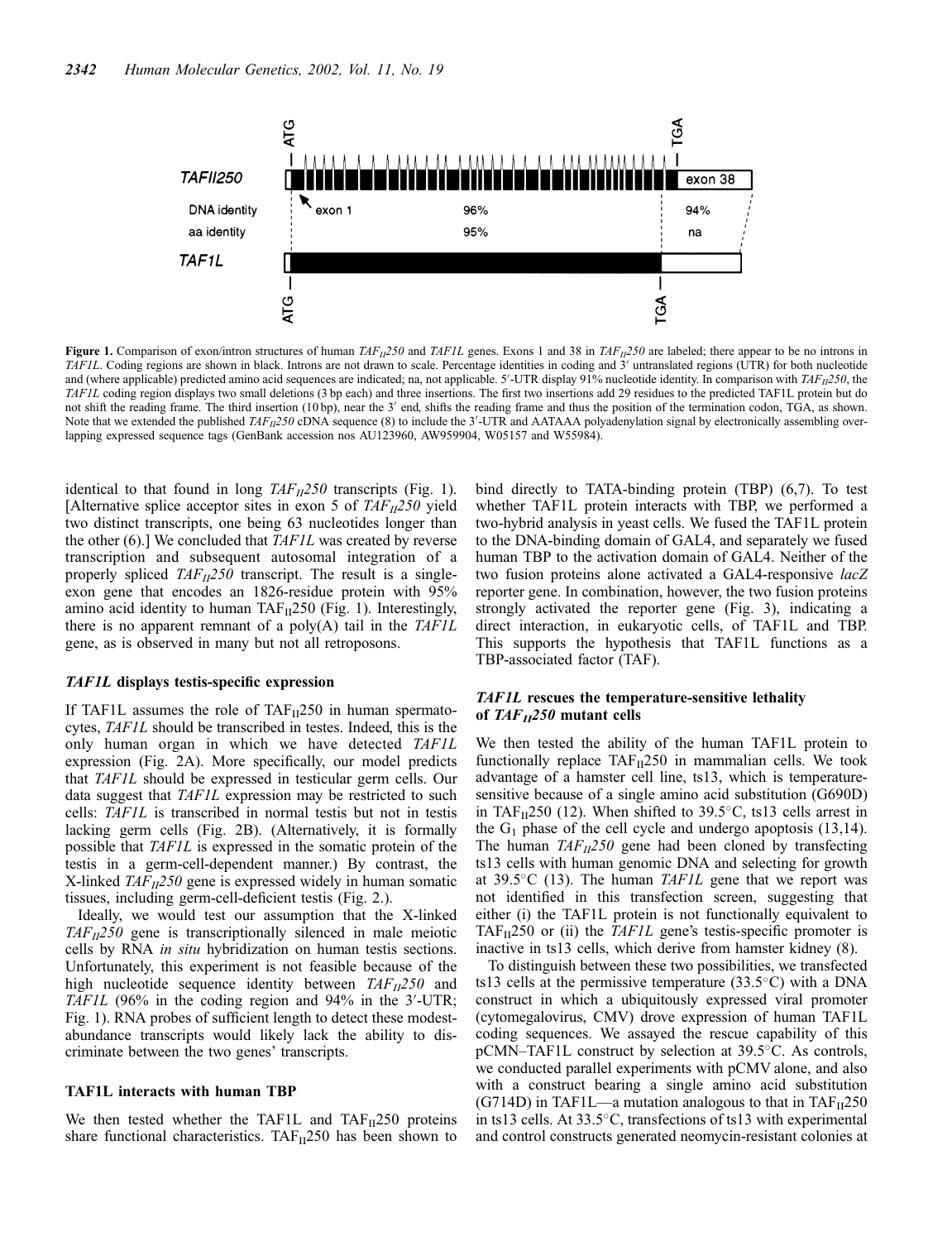



Figure 3. Human TAF1L protein interacts with human TBP protein in a yeast two-hybrid assay. Quantitative assays for  $\beta$ -galactosidase activity were performed with liquid cultures of yeast cells transformed with either TBP–GAL4-AD, or TAF1L–GAL4-BD or both. ONPG (o-nitrophenyl β-Dgalactopyranoside; Sigma) was used as substrate. GAL4-AD, GAL4 activation domain; GAL4-BD, GAL4 DNA-binding domain.

Figure 2. Expression of  $TAF_{II}250$  and  $TAF1L$  in human tissues assayed by RT– PCR. (A) Normal human tissues. (B) Normal and germ-cell-deficient human testis biopsies. FTH1 (ferritin heavy chain; ubiquitously expressed) and RBMY (RNA-binding-motif protein; expressed only in male germ cells) served as controls  $(30)$ . RT  $+$  or RT  $-$  indicates presence or absence of reverse transcriptase in the reaction.

similar efficiencies (Fig. 4B). At 39.5°C, neither the pCMV vector alone nor the mutant TAF1L construct yielded any viable cells, but wild-type TAF1L transfectants were viable and readily formed colonies (Fig. 4). By western blotting, we confirmed the presence of wild-type and mutant TAF1L proteins in their respective transfectants (Fig. 4C), indicating that the inability of the mutant TAF1L protein to complement the ts13 mutation is not due to protein degradation. Taken together, our results demonstrate that the human TAF1L protein is functionally interchangeable with  $TAF_{II}250$  in mammalian cells.

#### TAF1L retroposition occurred during primate evolution

To determine when in human evolution the TAF1L retroposition event occurred, we searched for TAF1L orthologs in the genomes of other mammals. We employed PCR primers that would likely amplify TAF1L but not  $TAF_{II}250$  genomic sequences. We found that TAF1L is present in apes and Old World monkeys but is absent in New World monkeys and rodents (Fig. 5A). We sequenced TAF1L orthologs in six apes and Old World monkeys (chimpanzee, gorilla, orangutan, gibbon, baboon and macaque), and found that the 5.5 kb open reading frame is conserved and intact in all six species, in each case displaying >97% nucleotide identity and >95% predicted protein sequence identity to human TAF1L. Analysis of rates of non-synonymous substitution  $(K_a)$  and synonymous substitution  $(K_s)$  in TAF1L orthologs revealed that the  $K_a/K_s$  ratio is

consistently <1 (Fig. 5B), indicating that the TAF1L protein has been subject to functional constraint and purifying selection. Taken together, these results suggest two conclusions. First, the TAF1L retroposition probably occurred  $\sim$ 25–40 million years ago, prior to the radiation of extant Old World monkey lineages, but after their divergence from New World monkeys (15). Second, the functional integrity of the TAF1L protein apparently has been conserved among diverse Old World monkeys and apes, including humans.

## **DISCUSSION**

In this study, we identified an autosomal retrogene that encodes a functional substitute for the product of its X-linked progenitor. The autosomal gene, TAF1L, appears to be expressed only in spermatogenic cells, whereas the X-linked homolog,  $TAF_{II}250$ , is widely expressed. Several other examples of active, testis-specific autosomal retrogenes with X-linked progenitors have been identified in human and/or mouse (16–24). In each known case, the autosomal retrogene is specifically expressed in testis, while the X-linked source gene is widely expressed. However, apart from  $TAF_{II}250$  and TAF1L, functional comparisons of X- and autosome-encoded isoforms have yet to be conducted.

Our study raises questions about evolutionary pressures that may have favored the functional substitution of essential somatic factors by gametogenesis-specific homologs. It has been hypothesized that autosomal, testis-specific retrogenes evolved to compensate for inactivation of their X-linked source genes during male meiosis (16). Our discovery of the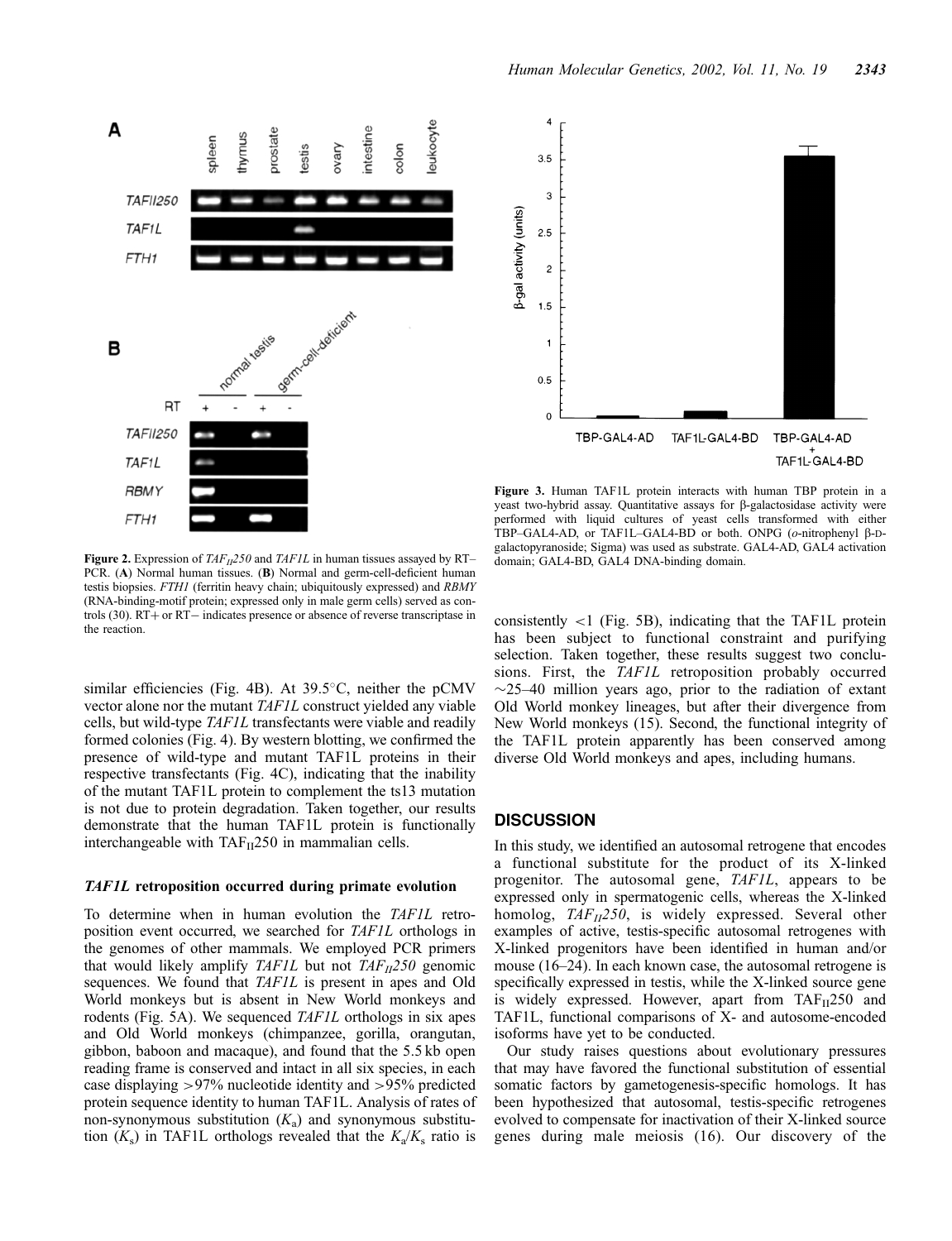

Figure 4. Rescue of temperature sensitivity of  $TAF_{II}250$ -mutant hamster cells (ts13) by human TAF1L. Following transfection with vector alone, or vector expressing wild-type human TAF1L, or vector expressing mutant human TAF1L (G714D), cells were split equally onto two plates: one incubated at the permissive temperature (33.5 $\degree$ C) with 400 µg/ml neomycin and one incubated at the non-permissive temperature (39.5°C) without neomycin. (A) Normarski images of cells 6 days after transfection. In control experiments with no DNA transfected, all cells died (not shown). (B) Numbers of colonies present 10 days after transfection. (C) Western blot of hemagglutinin (HA)-epitope-tagged TAF1L proteins expressed in transfected cells. Protein extracts from transfected cells grown at 33.5°C or 39.5°C were run on a 7.5% SDS-polyacrylamide gel. Mouse monoclonal antibody 12CA5 (Roche) was used to recognize the HA epitope. Lanes 1, 2 and 3: neomycin-resistant cells populations transfected with HA3-TAF1L (lane 1), mutant HA3-TAF1L (G714D) (lane 2) or pCMV–tag2 vector (Stratagene) (lane 3). Lane 4: HA3-TAF1L stable cell line isolated from a single colony at 39.5°C. The positions of TAF1L and molecular weight standards (in kDa) are indicated on the left.

functional interchangeability of X-encoded  $TAF_{II}250$  and autosome-encoded TAF1L is an important step in validating this hypothesis.

Human  $TAF_{II}250$  joins a small group of widely expressed TFIID components for which tissue-selective homologs have



Figure 5. Orthologs of human TAF1L in apes and Old World monkeys. (A) TAF1L orthologs were sought by PCR using genomic DNA from 11 mammalian species, arrayed here phylogenetically (15). The 257 bp PCR products shown were obtained using primers selected from human TAF1L in regions of complete nucleotide sequence identity to human, mouse and hamster TAF<sub>II</sub>250 cDNAs. In the mammalian TAF<sub>II</sub>250 genomic loci, these conserved primers are interrupted by introns, and thus no amplification occurs. The results shown here were confirmed with two additional pairs of PCR primers (see Materials and Methods). NWM, New World monkeys; OWM, Old World monkeys; Mya, million years ago. (B)  $K_a/K_s$  ratios calculated from pairwise comparisons of TAF1L orthologs in seven species. TAF1L coding sequences were aligned using CLUSTAL W (31), and  $K_a$  and  $K_s$  values were calculated using Li's method as implemented in GCG software (32).

been functionally characterized. In mice, a homolog of TAF $_{\text{II}}$ 130 is essential for ovarian follicle development (25). Spermiogenesis in mice requires TRF2, a TBP homolog (26), while spermatogenesis in *Drosophila* requires a testis-specific homolog of  $dTAF_H80$  (27). To date, all functionally characterized, tissue-selective homologs of TFIID components appear to be engaged in gametogenesis. Among these examples, the case of human  $TAF_{II}250$  is unique in that we are cognizant of specific adaptive pressures (stemming from X inactivation during male meiosis) that may have driven the evolution of the tissue-specific homolog, TAF1L.

Autosomal retropositioning of X-linked genes appears to have been a recurrent, if infrequent, event throughout mammalian evolution. Among the few molecularly documented events, the most ancient involves PGK2, which arose via retroposition at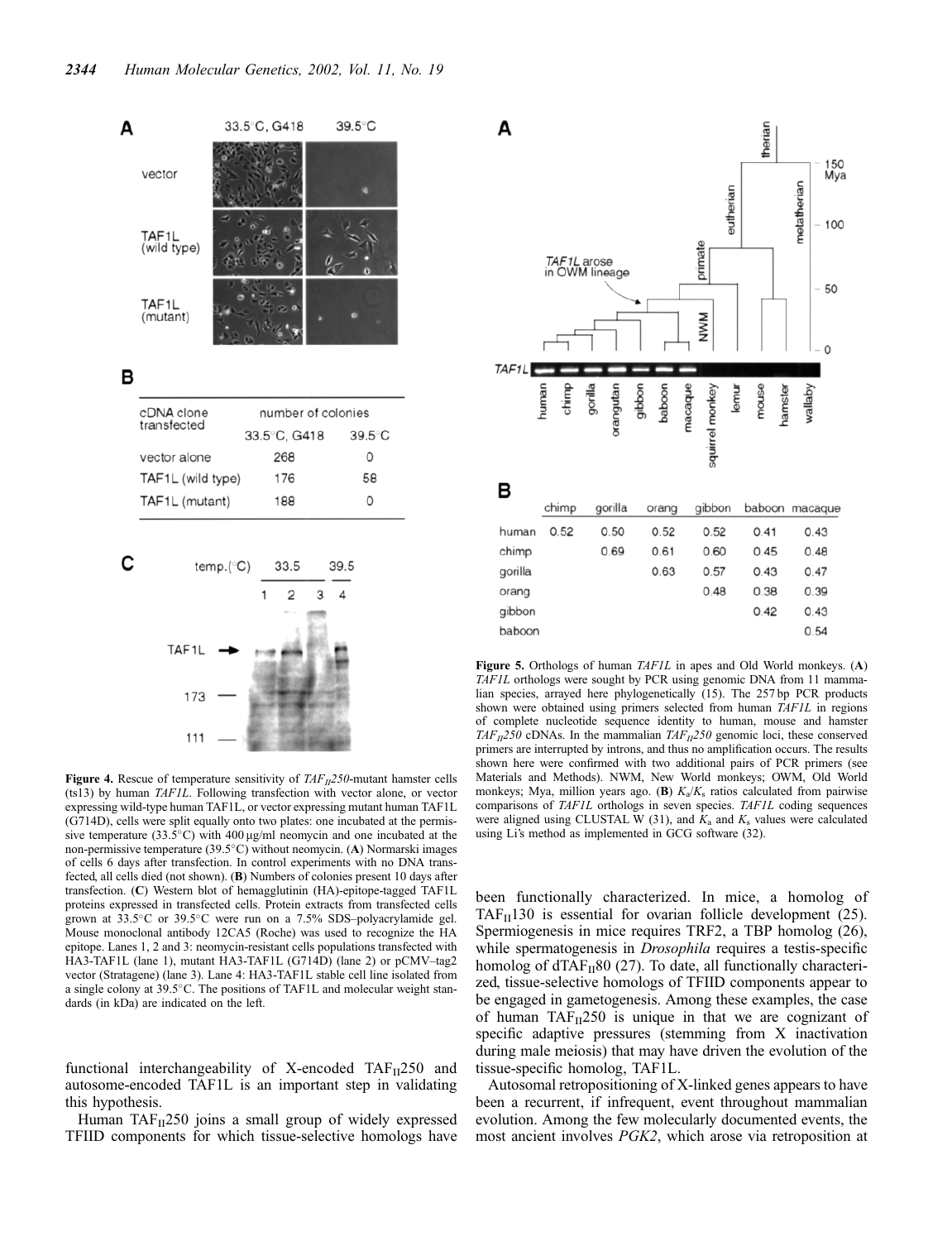least 130 million years ago, prior to the divergence of the marsupial and eutherian mammalian lineages (28). More recent events involving PHDA2, G6pd2 and Zfa have been reported (18–20,29). Our present findings indicate that TAF1L arose during primate evolution, after our species' lineage diverged from that of New World monkeys (Fig. 5A). The coming availability of complete DNA sequences of the human, mouse and other mammalian genomes will provide unprecedented opportunity to assess systematically the history and extent of retroposition of all X-linked genes during mammalian evolution.

## **MATERIALS AND METHODS**

## cDNA sequencing by PCR screening of library subpools

Lambda phage lysates were prepared from 24 subpools  $(\sim 80 000$  clones each) of an amplified human testis cDNA library (Clontech). TAF1L-positive subpools were identified by PCR using primer pairs selected from the human TAF1L genomic locus (GenBank accession AL355811). Eleven TAF1L-positive subpools were identified. We then amplified  $5'$  and  $3'$  cDNA fragments separately from the positive subpools by two successive PCRs. In the first PCR (35 cycles), one TAF1L-specific primer and one vector primer were used. A 1 : 100 dilution of the first PCR product served as template in the second, nested PCR (25 cycles), where a second TAF1Lspecific primer and a second vector primer were used to further amplify the cDNA fragment. The resulting PCR products were sequenced directly using the nested primers. Using these cDNA fragment sequences, a composite full-length cDNA sequence of TAF1L was assembled electronically.

#### Expression analysis by RT–PCR

Normal human tissue cDNA samples were purchased from Clontech. Human normal testis and germ-cell-deficient testis (Sertoli-cell-only-syndrome) biopsy samples were kindly provided by S. Silber (St Louis, MO). To construct bulk cDNA from testis biopsies, total RNA prepared using TRIzol reagent (Gibco BRL) was treated with DNase I to digest residual genomic DNA, and reverse-transcribed. Gene-specific PCR primers were designed to avoid cross-amplification between  $TAF_{II}250$  and  $TAF1L$ . PCR conditions and primer sequences have been deposited at GenBank.

## Yeast two-hybrid assay

Using the vector pAS2-1 (Clontech), the entire human TAF1L coding region was cloned in frame with the GAL4 DNA-binding domain, generating the construct TAF1L– GAL4-BD. The entire human TBP coding region was PCRamplified from bulk human testis cDNA and fused with the GAL4 activation domain in the vector pACT2 (Clontech), generating the construct TBP–GAL4-AD. The human inserts of both resulting constructs were sequenced to confirm their integrity. Plasmids were transformed into yeast strain Y187  $(GAL1<sub>UAS</sub>-GAL1<sub>TATA</sub>-lacZ)$ . Quantitative liquid culture assays

for b-galactosidase activity were performed as described by the manufacturer (Clontech).

#### Transfection constructs

The entire human TAF1L coding region was cloned into the pCMV–Tag2A vector (Stratagene), resulting in pCMV– TAF1L.

A second construct, pCMV–TAF1L (G714D), was derived from pCMV–TAF1L by oligonucleotide-directed mutagenesis. The following four primers were used: primer 1, CATCT CTGAAGAAGAGTCGAA; primer 2, TCTTGGTTG CCATGTCAACCTGCATCATTA; primer 3, TAATGATG CAGGTTGACATGGCAACCAAGA; and primer 4, AGGTTGTTCTCAAGTGCCTG. Primers 1 and 4 are outer primers. Primers 2 and 3 are inner primers; these two primers are complementary to each other and contain the desired nucleotide change (underlined). Two DNA fragments (501 and 172 bp) were amplified by PCR with primers 1 and 2 or primers 3 and 4, respectively. The overlapping PCR products were mixed and subjected to PCR amplification with primers 1 and 4. The resulting fragment (643 bp) harbors the desired G-to-A substitution at nucleotide 2141 of the TAF1L coding region. Restriction digestion yielded an EcoRI–PstI fragment that was used to replace the corresponding portion of pCMV–TAF1L, resulting in pCMV–TAF1L (G714D).

Influenza hemagglutinin (HA) epitope-tagged versions of pCMV–TAF1L and pCMV–TAF1L (G714D) were then derived. DNA encoding three tandem copies of HA was PCR-amplified from pCU180 using primers GGAAGA TCTTTACCCATACGATGTTCCT and GGAAGATC TTGAGCAGCGTAATCTGGA. The amplified DNA was digested with BglII and ligated into BamHI-restricted pCMV–TAF1L and pCMV–TAF1L (G714D), generating the constructs pCMV–HA3–TAF1L and pCMV–HA3–TAF1L (G714D), respectively.

## Transfection of ts13 cells

Prior to transfection, hamster ts13 cells were cultured at 33.5°C in  $10\%$  CO<sub>2</sub> in Dulbecco's modified Eagle's medium with  $10\%$ fetal calf serum and penicillin–streptomycin (8). All transfections were performed using LIPOFECTIN reagent (Life Technologies), and in each case 3 µg plasmid DNA was used as suggested by the manufacturer. Two days after transfections, cells were split 1 : 12 and subjected to selection with neomycin or at  $39.5^{\circ}$ C.

## TAF1L orthologs

To identify TAF1L orthologs, we performed PCR on genomic DNAs from diverse mammals using three different pairs of primers. PCR conditions and primer sequences have been deposited at GenBank: accession nos G73370 (shown in Fig. 5A), G73371 (not shown) and G73372 (not shown).

#### GenBank accession numbers

Primer sequences and RT–PCR conditions for human genes:  $TAF_{II}250$ , G73373; TAF1L, G73374; FTH1, G65764; and